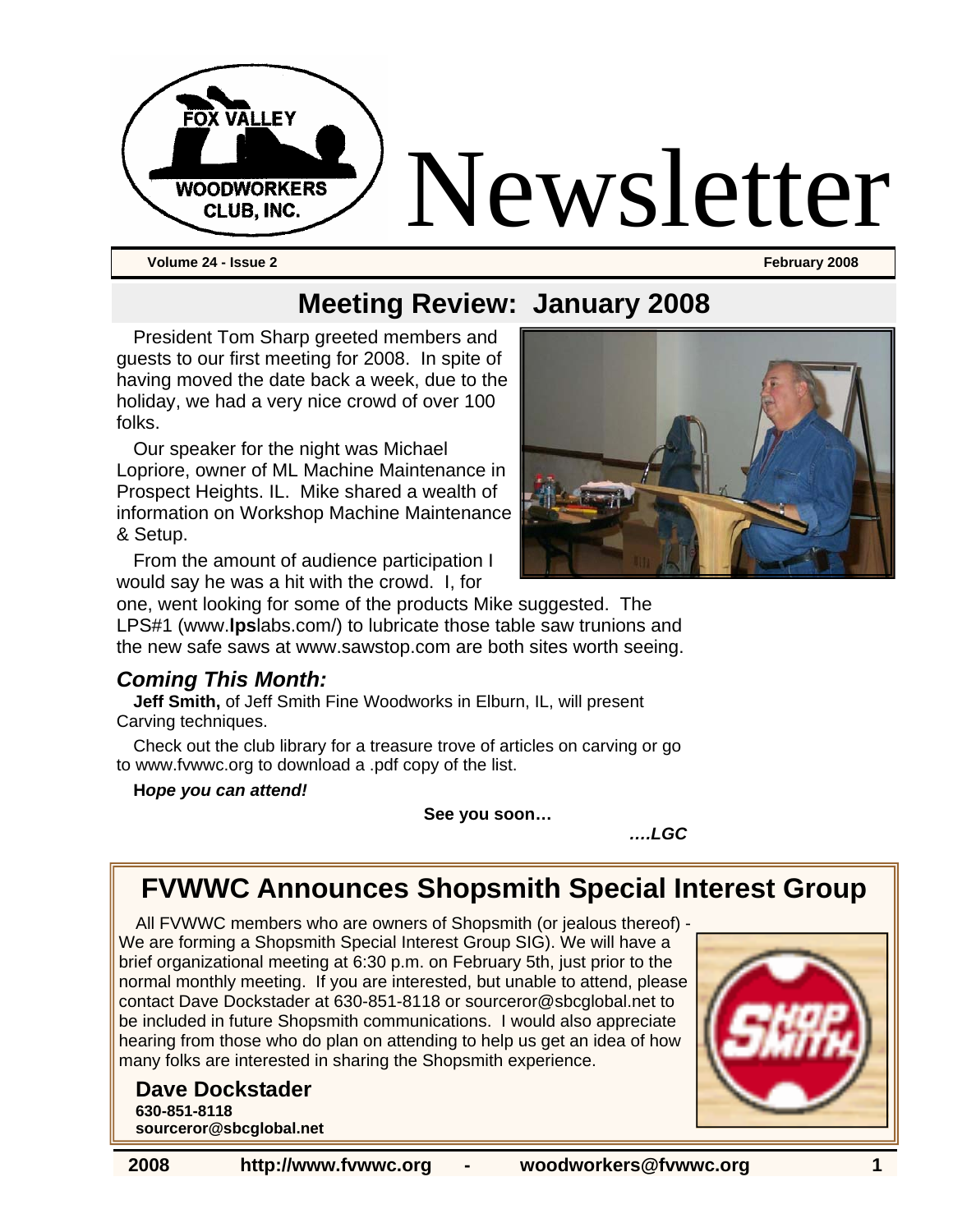## **FVWWC Events Calendar**

| Feb 5th  Tue  6:30 p.m.  Shopsmith Special Interest | Group will hold an Organizational<br>Meeting to establish FVWWC's<br>first SIG. For details contact<br>Dave Dockstader: 851-8118 or<br>sourceror@sbcglobal.net |
|-----------------------------------------------------|----------------------------------------------------------------------------------------------------------------------------------------------------------------|
| Feb 5th  Tue 7:30 p.m.  FVWWC General Meeting:      | Jeff Smith, of Jeff Smithe Fine<br>Woodworks in Elburn, IL,<br>introduces us to "Carving"                                                                      |
|                                                     | Feb 20th  Wed  8:00 a.m.  FVWWC's Breakfast Club: The<br>Apple Restaurant at 414 S<br>Schmale Rd - Carol Stream, IL --<br>Everyone is invited to stop by!      |
| Mar 4th Tue 7:30 p.m.  FVWWC General Meeting!       |                                                                                                                                                                |

## **JANUARY SILENT AUCTION**

Thank-you to everyone who generously donated items for Silent Auction in January, items for which all money raised goes directly to the club.

Our appreciation goes to the widow of a local woodworker for a complete set of Handyman of America Encyclopedias, Tom Sharp for the Router Bit Display Case, Jack Krisha for bundles of Brazilian Cherry and Tigerwood flooring cut-offs and to Mike Lapriore for the bundles of beautiful reclaimed wood.

Thanks to all of you FVWWC raised \$187 and many of our members took home fantastic bargains!

### **FVWWC Officers & Staff woodworkers@fvwwc.org**

| <b>President</b>                          | <b>Tom Sharp</b>           |
|-------------------------------------------|----------------------------|
|                                           | thomas.sharp@sbcglobal.net |
| Past President Ron Gilkerson              |                            |
|                                           | $(630)$ 879-8756           |
|                                           | rongilker@hotmail.com      |
| Vice PresidentMatt Gauntt                 |                            |
| TreasurerDoug Pfaff                       |                            |
| Secretary Jeff Sandkam                    |                            |
| Program Committee  Robin Blair            |                            |
|                                           | blairr@saic.com            |
|                                           |                            |
| Doug Olson                                |                            |
| MembershipLarry Maher                     |                            |
|                                           | maherla@ameritech.net      |
| Editor/Webmaster  Linda Christensen       |                            |
|                                           | woodworkers@fvwwc.org      |
| Library Committee  Dave Dockstader        |                            |
|                                           | <b>Rick Moss</b>           |
|                                           | <b>Tom Zillman</b>         |
| Raffles/Photographer  Charlie Christensen |                            |
| Club Logo ItemsGail Madden                |                            |
| Show & Tell MCMatt Gauntt                 |                            |
| Show Chairman Mike Madden                 |                            |
| Toy Drive Coordinator  Gail Madden        |                            |
| Member-at-LargeJames Nellis               |                            |
| Audio/Visual TechRobin Blair              |                            |
|                                           |                            |
|                                           |                            |

## **FVWWC MONTHLY DRAWING**

**The first drawings for 2008 were fantastic!** Not only did we reach our goal for the Special Raffle but we were able to offer a huge selection for the Regular Raffle choices, too!

We will have a great selection to pick from in the February drawings of the Regular Raffle also so don't forget to get those tickets! It pays to play!!!

### **Special Raffle:**

Bosch 10" Dual-Bevel Slide Miter Saw Doug Pfaff \$25.00 Am/Ex Gift Cheque Winners Bernie Kotera Robin Blair Bill Turk

 James Nellis Ken McFee

### **Regular Monthly Drawing:**

Grand Prize: Bosch 12v Drill Driver Bob Dahlstrom 2nd Prize: \$25.00 Am/Ex Gift Cheque Dave Kline

### *...See you at the meeting!*

### **Charlie Christensen - FVWWC Raffle Chairman**

**2 FVWWC - PO BOX 1041 - BATAVIA, IL 60510-1041 2008**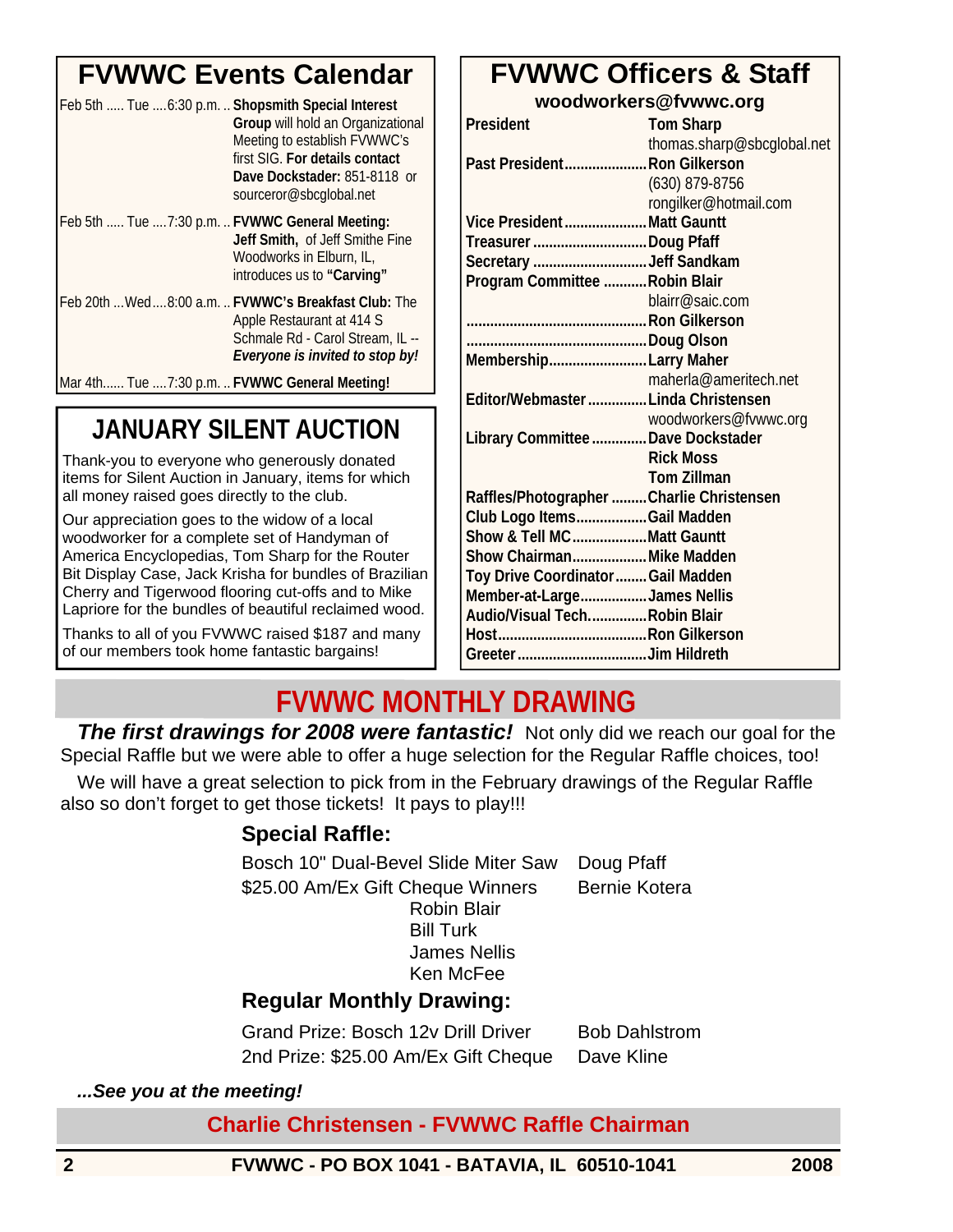## **Open Letter From Area Organization...**



Dear Fox Valley Woodworkers,

Just imagine what it means to a wheelchair bound individual to have a helping hand and a loving companion. To experience a freedom we too often take for granted. Dogs for Disabilities, Inc. is extremely excited to be planning our first annual 5K Walk-A-Thon "Walking for Those Who Can't" May 18th 2008 on the scenic Fox River Trails in Batavia. We are hoping for over 1,000 attendees all in support of our cause of providing service dogs to those in need.

We would be so grateful if your group would participate by walking to support our cause. All money raised through pledges will go towards boarding, training and placing service dogs with people who are physically disabled. These costs can be in excess of \$20,000.00 per dog! Your participation will help us raise the funds needed to continue our mission of providing highly trained service dogs to individuals with physical disabilities giving them the chance to lead a more functional and independent life.

For registration packets or more information please contact me at 630- 879-9561.

We look forward to this being a very successful event!

Thank you in advance for your support.

Best wishes,

#### **Dan Wasilas**

President **Dogs for Disabilities, Inc.**  (847)987-9994 www.dogsfordisabilities.com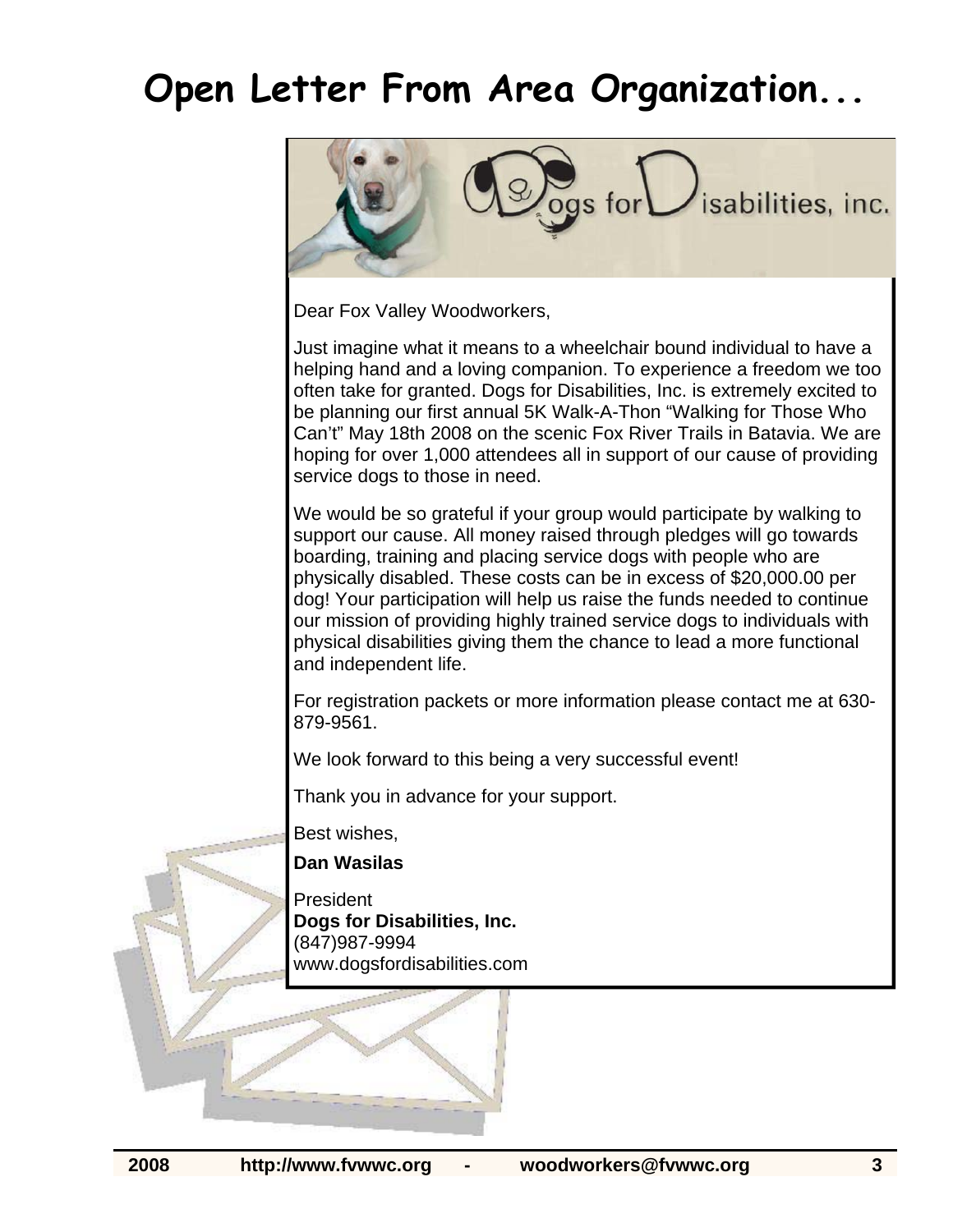

# **Propagating Bench -** *A Fun "Do It Yourself" Cure for Spring Fever!*

## **OUTDOOR PROJECTS | PROPAGATING BENCH**

Dimensions: 48" wide by 24" deep and 30" high (1.2m x 0.6m x 0.8m) Design: John Terins



This versatile unit does triple duty in the garden - it serves as a cold frame, a propagating shed and as a raised planter. Created specially for the WRCEA's designer series of garden projects, it is made from durable Western Red Cedar, a naturally long lasting wood that is easy to work and finish. The clear acrylic lid can be set in different positions to adjust ventilation or removed completely so the unit can be used as a potting bench or planter. Garden pots and tools can be stored within easy reach on the lower section. Legs are optional so the unit can be set on the ground and used as a conventional cold frame for propagating seeds and cuttings, hardening off seedlings and over wintering tender plants. Designer's Tip: Stain the entire unit a soft gray green for a slightly weathered patina that blends naturally with the green garden environment.



*Also available as PDF: Cold Frame Propagating Bench (123K): http://www.wrcla.org/pdf/coldfr.pdf*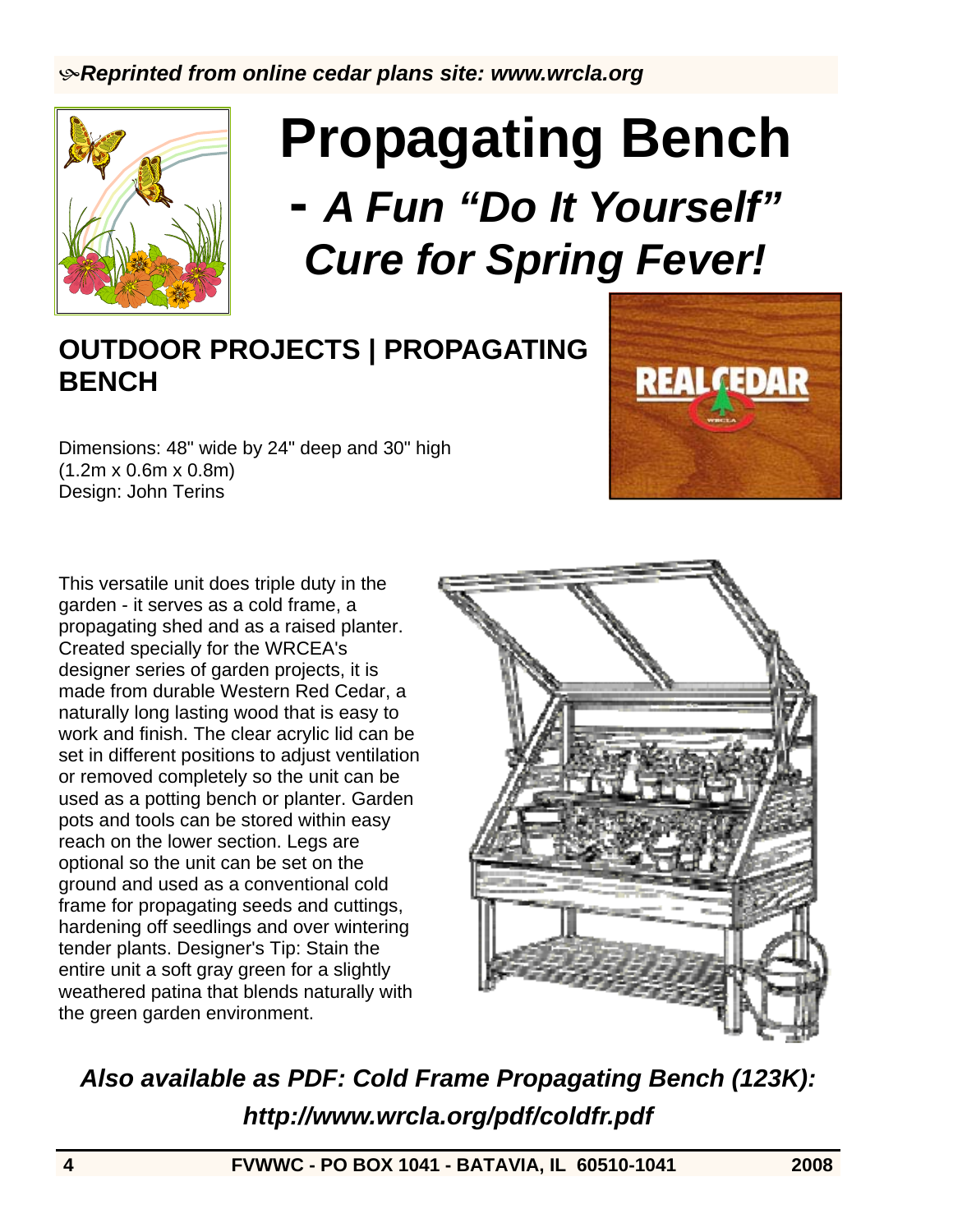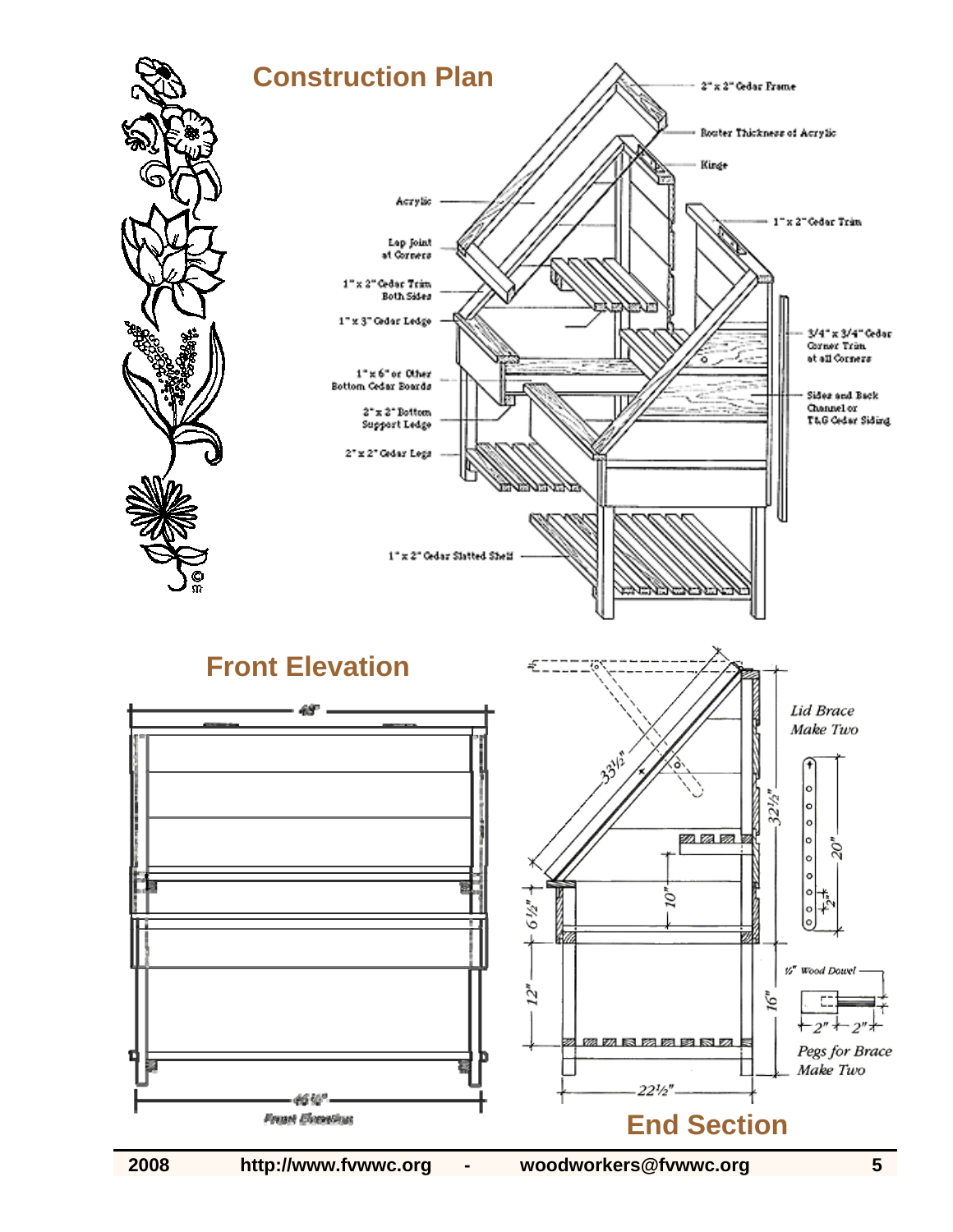

### **Daily Tip: Form-fitting sanding block for odd shapes and lathe turnings**

Make a sanding block from 1/2" to 3/4" thick rubbing felt that's usually available at woodworking stores, paint stores and similar locations. Thin sandpaper sheets, wrapped around the block will usually conform to your shape quite easily.

### *From the WoodworkingTips.com Archives:*

### **Tip #265: The Robin Hood method of stock storage and rapid sorting**

Most woodworkers have trouble throwing away wood scraps – quite simply, because most are going to be usable at some point in time. However, few woodworkers have a good, practical plan for storing certain types of stock in a fashion that lets them access the ones they need quickly and without a lot of fumbling around, sorting through piles of scrap.

Well…whether you live in Sherwood Forest or Dubuque, here's a simple idea that makes a lot of sense and saves a lot of time.

For narrow or thin stock that would qualify as "long strips", why not make a quiver-type holder from different length mailing tubes or thin wall PVC pipe or tubes? Cut your tubes into different lengths (12", 18", 24", 36", etc) and cap off the bottom ends. Then, lash all your various length tubes together and stand your quiver in a corner somewhere for easy access.

### **Tip #266: Avoiding unsightly staining and marring during project clamp-up**

So…you've spent a lot of hours in the shop carefully cutting out the components for a major project. Now, it's time to glue everything together…so you reach for the pipe clamps and Cclamps.

Then it occurs to you…"Boy, the jaws on these clamps are pretty nasty. They'll surely leave stains or worse yet, put big dents in the stock if I'm not careful !"

So, you reach for some small scraps of wood to put between the clamp jaws and your stock as protection…but every time you get ready to tighten-up, the scrap falls out of place and you have to start all over again.

For a simple solution, just go to your local hardware store or home center and purchase some cork or plastic self-adhesive disks, like those used to take the bang out of shutting cabinet doors…or for use as feet on lamps, boxes or similar projects.

Just apply these to the jaws of your pipe clamps and C-clamps. If they get chewed-up or coated with glue squeeze-out, take them off and replace them.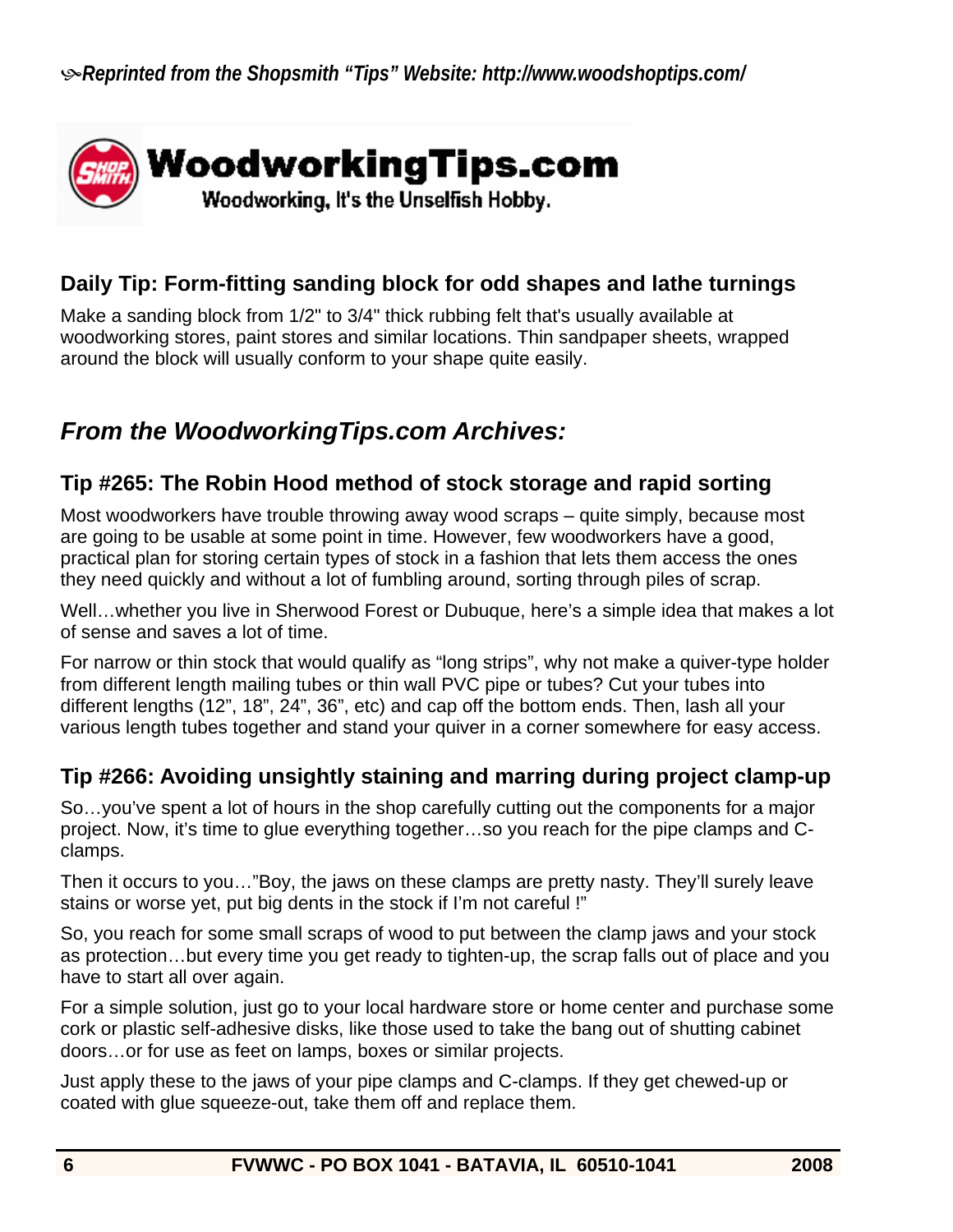## **Show & Tell January 2008 Matt Gauntt, MC**

The New Year got off to a good start with some very interesting projects on display.

- ¾ **Lowell Iverson: Walnut Corner Cabinet** with Minwax Wipe-on Poly finish.
- ¾ **Jim Mengler: Kitchen Cupboard** in Oak with General Finish.
- ¾ **Fred Rizza: "Wood Knot" Puzzle** in unfinished Poplar,
- ¾ **Howard Van Valzah: Walnut Clock** from Klockit Kit and **Christmas Ornament w/Stand** made of Baltic Birch, Cherry, Basswood & Maple, all with Lacquer finishes.
- ¾ **Lee Nye: Cutting Board**, type and finish unlisted.
- ¾ **Dave Dockstader: NW Indian unfinished Saloon Template Carving** in 1/4" ACX Plywood and **Salmon Carving** in Construction Grade Cedar with finish of Minwax Cherry and Spray Spar Varnish.